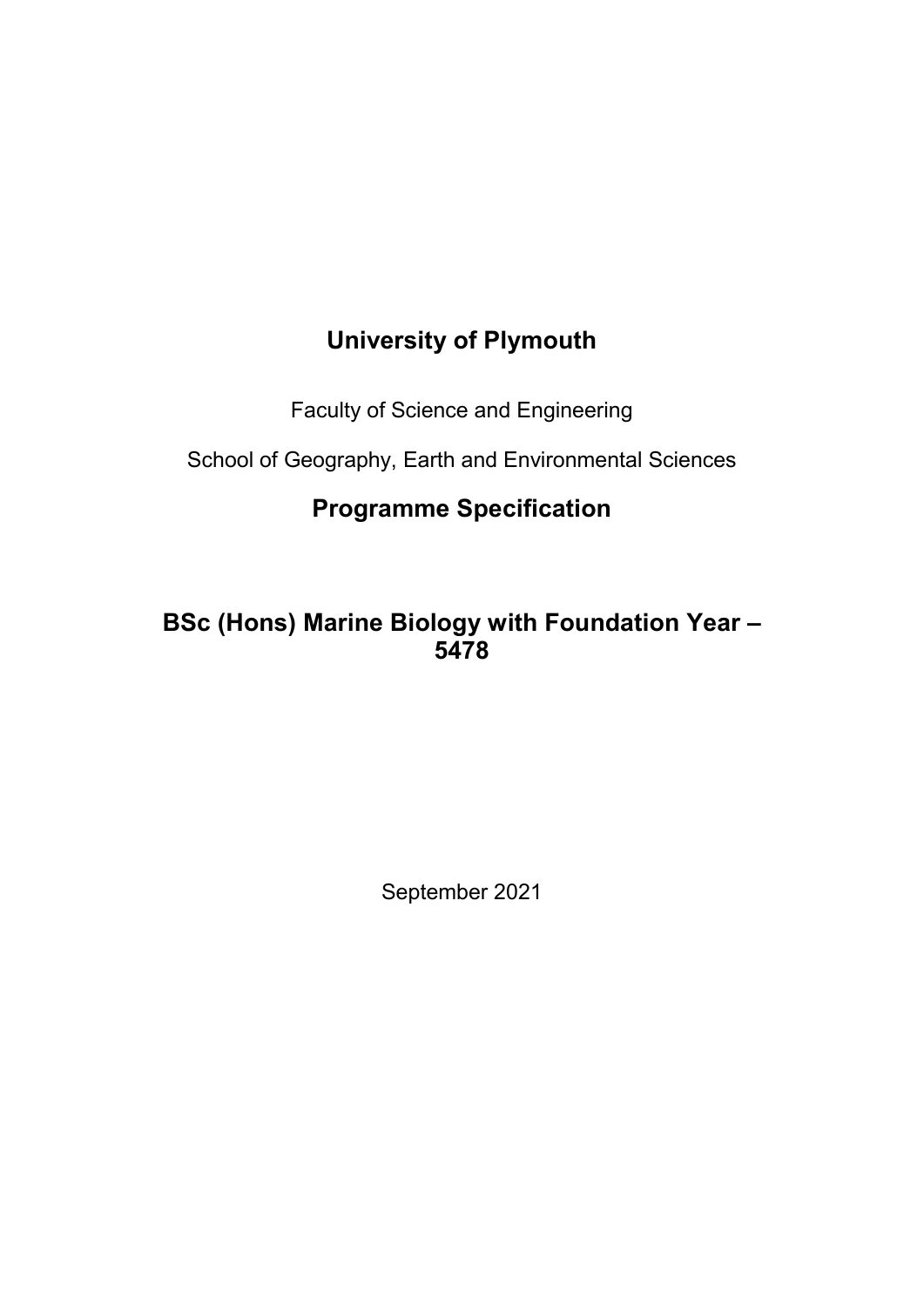## **1.0 BSc (Hons) Marine Biology with Foundation Year**

Final award title; the final award title is that of the programme to which the student progresses for Levels 4 to 6.

> For students entering the BSc (Hons) Marine Biology with Foundation Year, normally this will be one of:

BSc (Hons) Marine Biology BSc (Hons) Marine Biology and Coastal Ecology BSc (Hons) Marine Biology and Oceanography

UCAS code C168 JACS code C160

| 2.0 Awarding Institution     | <b>University of Plymouth</b> |
|------------------------------|-------------------------------|
| <b>Teaching Institutions</b> | <b>University of Plymouth</b> |

**3.0 Accrediting body** 

None

#### **4.0 Distinctive features of the Programme and the Student Experience**

This is a four-year BSc (Hons) degree programme starting at Year Zero. It is one of a suite of such programmes, designed for students who are not appropriately qualified, in subject knowledge, attainment or recent experience, for entry to Level 4 of undergraduate programmes in Science. On successful completion of Year Zero, students progress to Level 4 of an undergraduate degree in Science. Students completing the BSc (Hons) Marine Biology with Foundation Year programme will normally progress to one of the BSc (Hons) programmes in the School of Marine Science and Engineering shown at section 1.

Distinctive features of this programme are that it:

- is suitable for non-standard entrants, including mature returners to study, those without Science qualifications or with Science qualifications below the standard required for entry to Level 4
- assumes no prior knowledge of science and welcomes applications from those who have studied other disciplines.
- is recognised nationally as excellent, allowing more than 2500 students to enter Higher Education in its 25 years of operation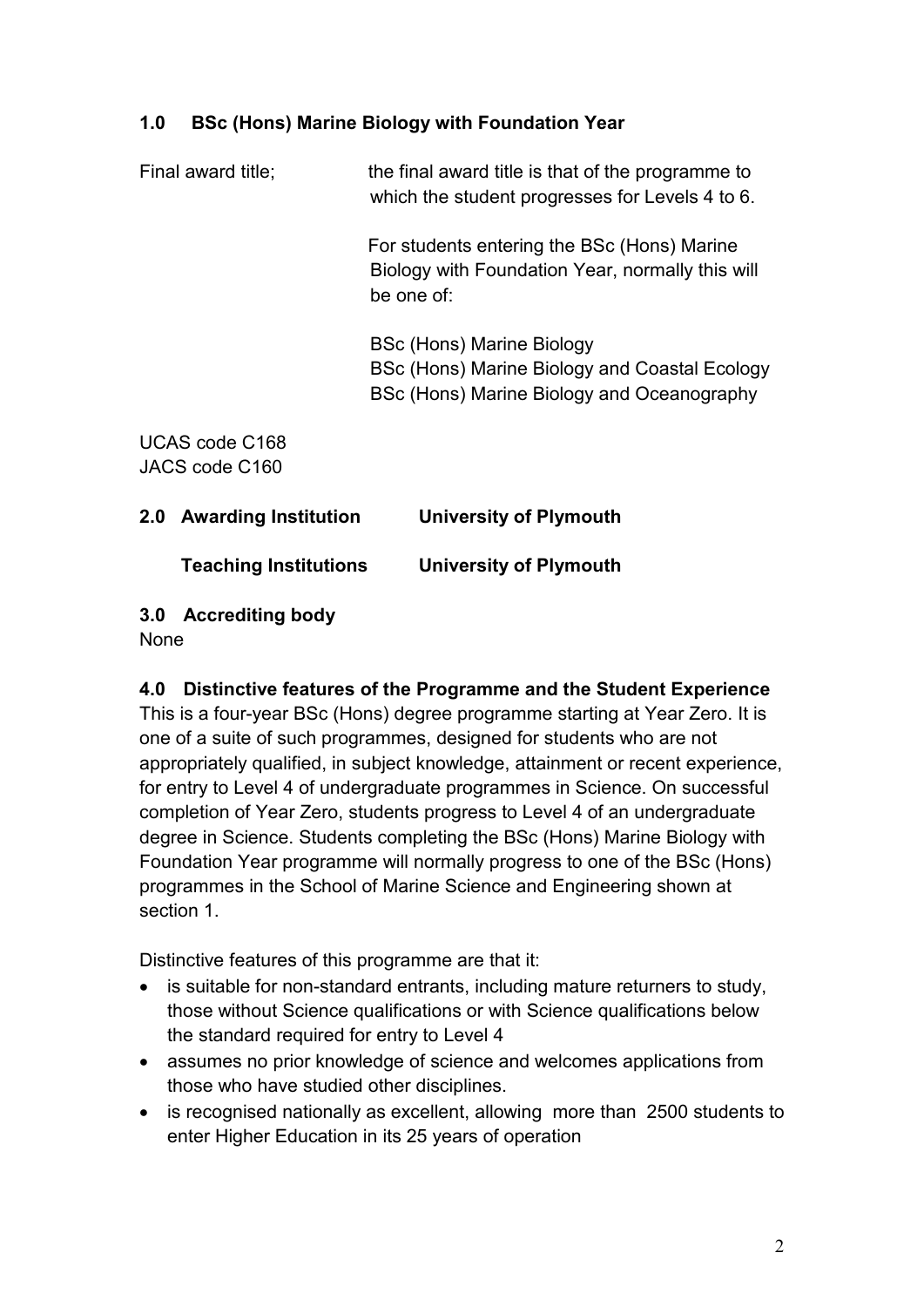- provides a choice of specialisms, in chemistry, physics, biology and mathematics, as preparation for progression to undergraduate programmes in Marine Biology
- provides a high proportion of experiential work in field or lab, and intensive and early assessment, with rapid feedback designed to support learning
- provides personal support for learning through regular meetings with your personal tutor and input from specialist staff in Marine Biology
- provides English language support for overseas students in core modules
- is underpinned by research activity of staff, in Marine Biology and particularly in the pedagogy of science disciplines

## **5.0 Relevant QAA Benchmark Groups**

The programme is devised with reference to the subject benchmarks of the discipline to which students will progress to complete their degree. For the BSc (Hons) Marine Biology with Foundation Year the relevant benchmark is: **Biosciences** 

#### **6.0 Programme structure**

The programme structure is described diagrammatically below**.** 

In Semester 1, students take the compulsory modules GEES001 *Study and mathematical skills for science*, and two science modules, one in Chemistry, and one in Biology.

In Semester 2, students take the core modules MBIO001 *Issues in Marine Biology* and BIO013 *Biology 2.* Students also select one further discipline from Chemistry and Mathematics. To continue studying Chemistry, students must have taken the corresponding module in Semester 1.

Each student's choice of optional modules will be made in conjunction with the Level Zero lead for Marine Biology, taking account of their prior academic experience and attainment, and intended progression route.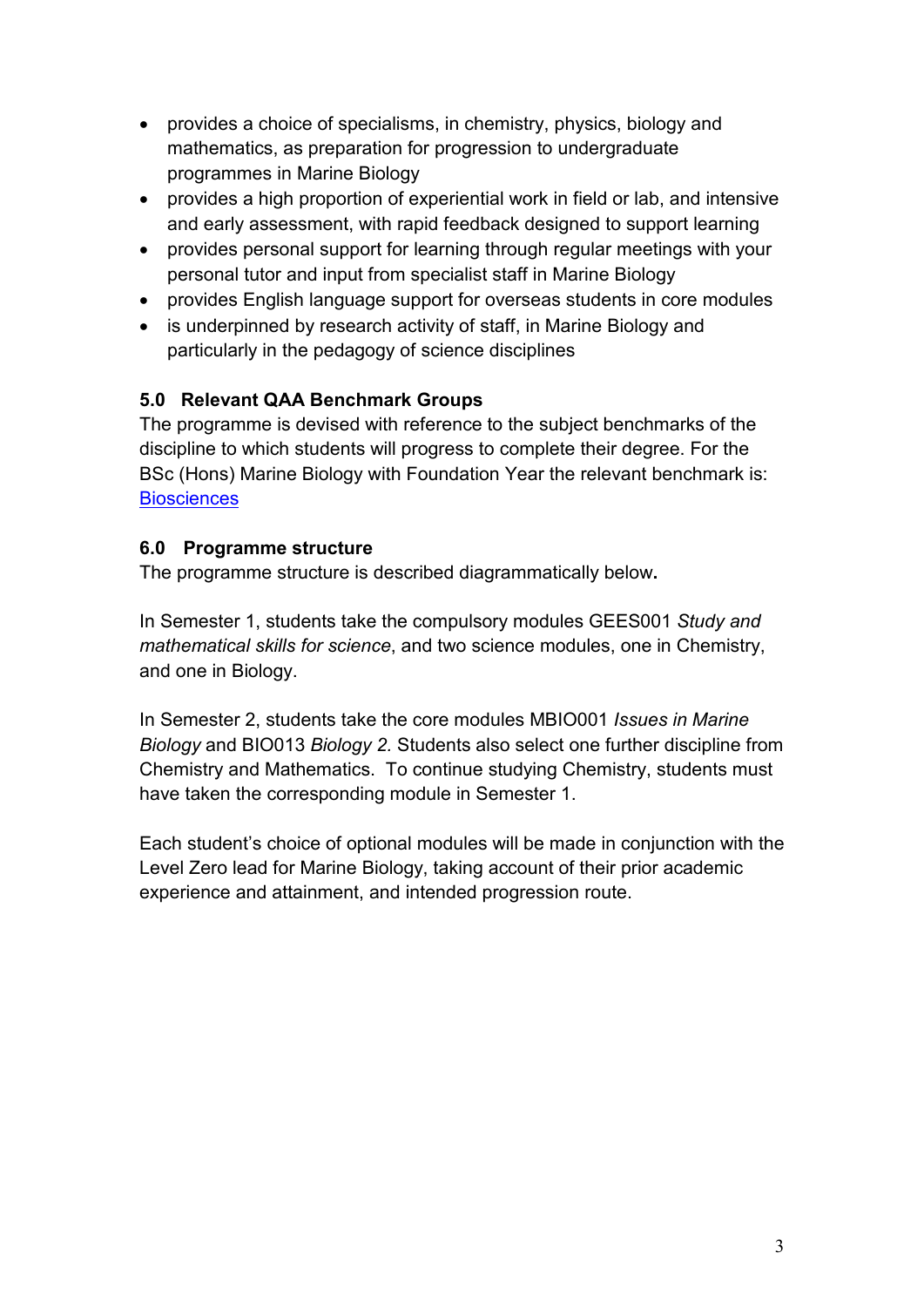#### **Semester 1** (all modules are 20 credits)

| <b>Compulsory modules</b>                                      |                            |                       |  |  |  |
|----------------------------------------------------------------|----------------------------|-----------------------|--|--|--|
| *GEES001<br>Study and<br>mathematical<br>skills for<br>science | <b>BIO012</b><br>Biology 1 | CHM009<br>Chemistry 1 |  |  |  |

\*GEES001 is non-compensable in this programme

| <b>Semester 2</b> (all modules are 20 credits) |
|------------------------------------------------|
|------------------------------------------------|

| Compulsory modules |               | Students select one module from: |                    |
|--------------------|---------------|----------------------------------|--------------------|
|                    |               | CHM010                           | MATH019            |
| <b>MBIO001</b>     | <b>BIO013</b> |                                  |                    |
| Issues in          |               | Chemistry                        | <b>Mathematics</b> |
| Marine             | Biology 2     |                                  | and statistics     |
| <b>Biology</b>     |               | Prerequisite                     | for science        |
|                    |               | <b>CHM009</b>                    |                    |

## **7.0 Programme Aims**

The aims shown below are those for the Level Zero element of this programme. They should be read in conjunction with the aims of the BSc (Hons) programmes available to you in [Marine Biology](https://www.plymouth.ac.uk/schools/school-of-marine-science-and-engineering/mse-marine-biology) to show the full scope of our ambitions for you.

The aims of the Level Zero programme are to:

- 7.1 produce students who have a broad yet comprehensive understanding of the fundamentals of science that are necessary for successful progression to and in an honours degree programme in Marine Biology
- 7.2 develop in students the ability to apply scientific knowledge and skills appropriately and successfully in undergraduate studies
- 7.3 equip students with the study skills necessary to successfully progress to and in an honours degree programme in Marine Biology
- 7.4 enable students to become confident, critically self-aware independent learners.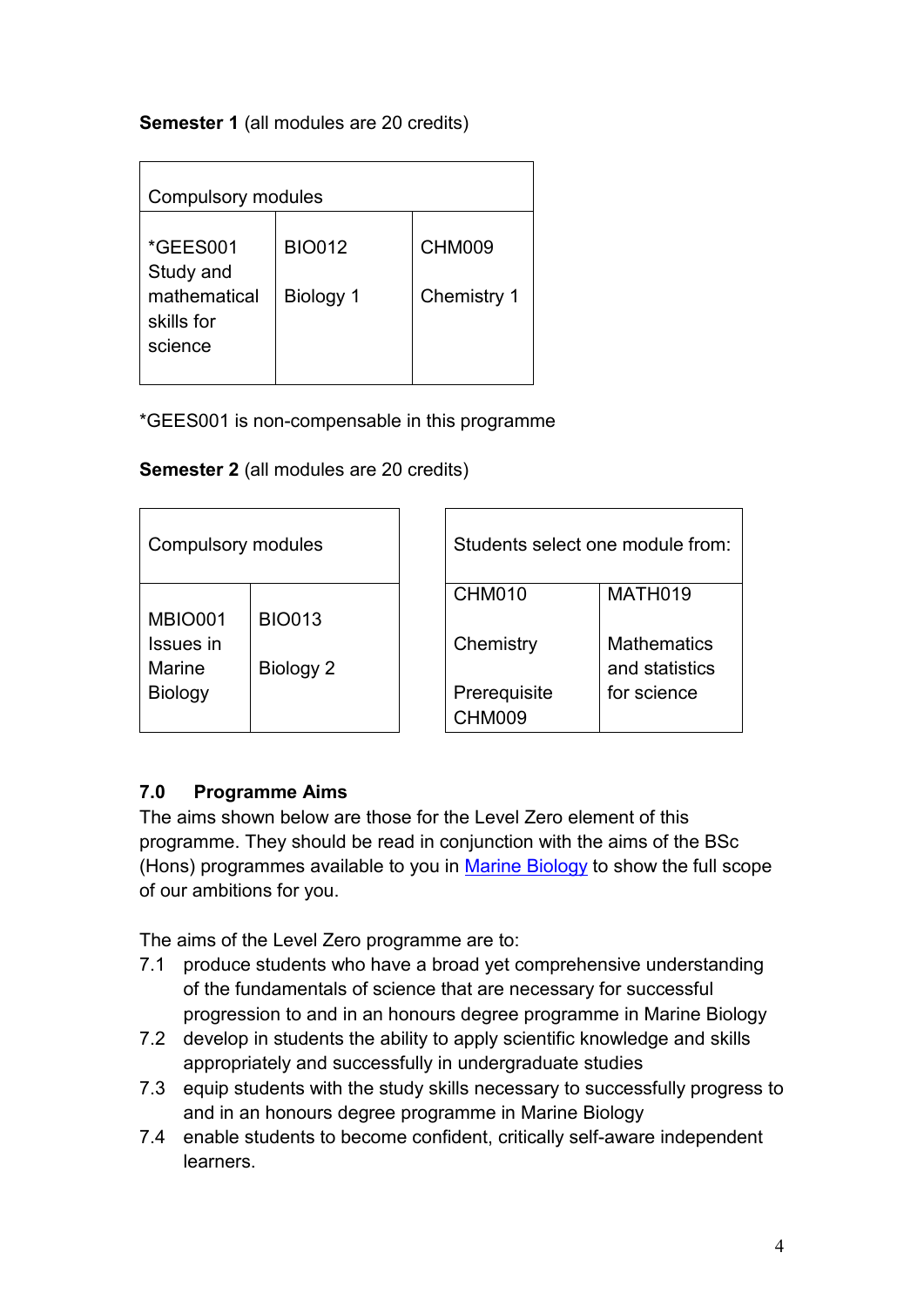- 7.5 begin to develop in students a range of key and transferable skills of value in the world of employment, including skills in the areas of communication, problem-solving, team-working, information-handling and processing.
- 7.6 prepare students for and initiate students into the culture of Universitylevel study, both in terms of the academic standards and the study patterns required.

## **8. Intended programme learning outcomes (ILOs)**

The intended learning outcomes shown below are those for the Level Zero element of this programme. They should be read in conjunction with the Intended Learning Outcomes of the BSc (Hons) programmes available to you in [Marine Biology](https://www.plymouth.ac.uk/schools/school-of-marine-science-and-engineering/mse-marine-biology) to show the full scope of our ambitions for you.

## **8.1 Knowledge and understanding**

On successful completion, graduates should be able to

- a Demonstrate a broad understanding of the fundamental knowledge base and the terminology of at least two major STEM disciplines, including **Biology**
- b Demonstrate an awareness of current areas of debate and discovery in Marine Biology and how scientific knowledge and methods can be applied to investigate them.

## **8.2 Cognitive and intellectual skills**

On successful completion, graduates should be able to

- a Identify correctly the concepts and principles underlying theoretical frameworks in at least two STEM disciplines, including Biology, and begin to identify strengths and limitations of such models
- b Judge the reliability of data, results and information using well defined techniques and/or criteria
- c Operate in a range of varied but predictable contexts relevant to Marine Biology, requiring the use and application of specified scientific techniques and information sources.

## **8.3 Key, transferable and employment-related skills**

On successful completion, graduates should be able to demonstrate

- a Written and oral communication skills and be able to use these in a variety of contexts
- b Problem-solving skills, relating to qualitative and quantitative information.
- c Numeracy and computational skills appropriate to the study of undergraduate science at university
- d Information-retrieval skills, in relation to primary and secondary information sources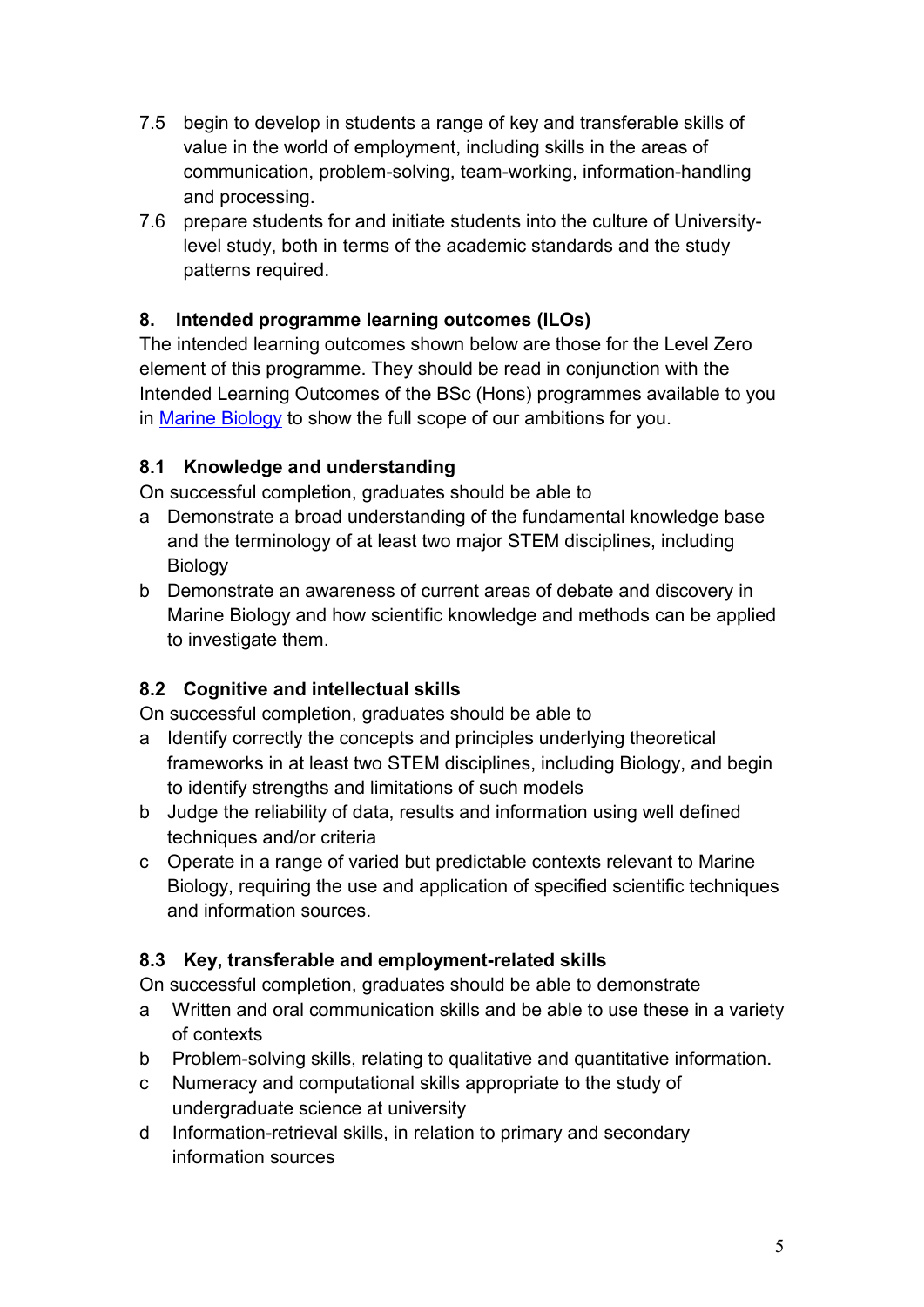e Demonstrate an awareness of their own capabilities in key areas and engage in development activity through guided self-direction

## **8.4 Practical skills**

On successful completion, graduates should be able to

- a Demonstrate skills in the safe handling of materials in experimental settings, taking into account their physical and chemical properties, including any specific hazards associated with their use.
- b Demonstrate the skills required to conduct standard laboratory procedures in at least two STEM disciplines
- c Demonstrate skills in the monitoring, by observation and/or measurement, of a variety of physical, chemical or biological properties, events or changes, of both a quantitative and qualitative nature, together with their systematic and reliable recording and documentation, in the laboratory or the field.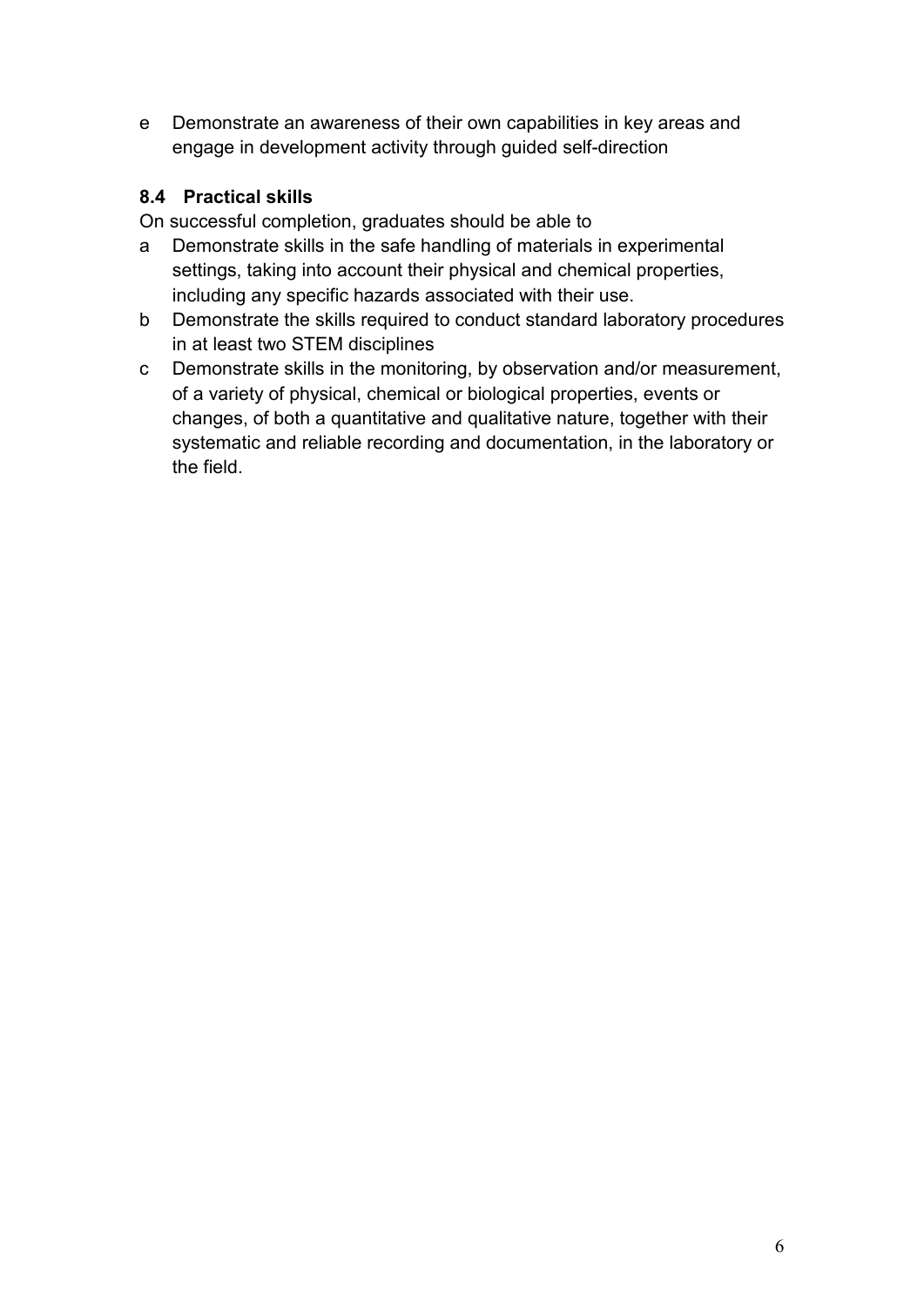|                           | <b>Qualifications</b><br><b>Level Required</b>                                                         |                                                        |  |
|---------------------------|--------------------------------------------------------------------------------------------------------|--------------------------------------------------------|--|
|                           | <b>Required</b>                                                                                        |                                                        |  |
| For all applicants        | $\mathsf C$<br><b>GCSE Mathematics</b>                                                                 |                                                        |  |
|                           | <b>GCSE English</b>                                                                                    | $\mathsf{C}$                                           |  |
| <b>International</b>      | <b>IELTS</b>                                                                                           | IELTS 6.0 overall with at                              |  |
| <b>students</b>           |                                                                                                        | least 5.5 in each element                              |  |
| <b>Applicants with</b>    | A Levels                                                                                               | See text below                                         |  |
| formal                    | <b>AS Level</b>                                                                                        |                                                        |  |
| qualifications in         | <b>Baccalaureate</b>                                                                                   |                                                        |  |
| <b>Science</b>            | Scottish and Irish                                                                                     |                                                        |  |
|                           | <b>Highers</b>                                                                                         |                                                        |  |
|                           | Post GCSE quals                                                                                        |                                                        |  |
|                           | such as NVQ                                                                                            |                                                        |  |
|                           | <b>GNVQ and AGNVQ</b>                                                                                  |                                                        |  |
| <b>Applicants without</b> | The foundation year is intended for Higher Level                                                       |                                                        |  |
| formal                    | motivated students who wish to study marine biology,                                                   |                                                        |  |
| qualifications in         |                                                                                                        | but who do not meet the usual entry criteria for entry |  |
| <b>Science</b>            | to the first year of our honours degree courses in                                                     |                                                        |  |
|                           | marine biology, marine biology and oceanography or                                                     |                                                        |  |
|                           | marine biology and coastal ecology.                                                                    |                                                        |  |
|                           |                                                                                                        |                                                        |  |
|                           | A limited number of places are available and                                                           |                                                        |  |
|                           | applicants will only be considered if they can provide                                                 |                                                        |  |
|                           | suitable evidence of qualifications already achieved,                                                  |                                                        |  |
|                           | together with relevant interests or experience                                                         |                                                        |  |
|                           | appropriate to marine biology.                                                                         |                                                        |  |
|                           |                                                                                                        |                                                        |  |
|                           | For applicants with A levels at least 96 points from a                                                 |                                                        |  |
|                           | minimum of two A levels including biology and a                                                        |                                                        |  |
|                           | second science is normally required. BTEC Diploma                                                      |                                                        |  |
|                           | (112 points) and comparable international                                                              |                                                        |  |
|                           | qualifications at an appropriate level and with                                                        |                                                        |  |
|                           | relevant subjects will also be considered.                                                             |                                                        |  |
|                           | GCSE Mathematics and English language at grade C                                                       |                                                        |  |
|                           | or above is normally required.                                                                         |                                                        |  |
|                           | All applicants are normally interviewed prior to a                                                     |                                                        |  |
|                           | formal offer being made.<br>Applications from mature students are especially                           |                                                        |  |
|                           |                                                                                                        |                                                        |  |
|                           | welcomed; other qualifications and professional<br>experience will be considered. Please contact us to |                                                        |  |
|                           | discuss your options.                                                                                  |                                                        |  |

## **9.0 Admissions Criteria, including APCL, APEL and DAS requirements**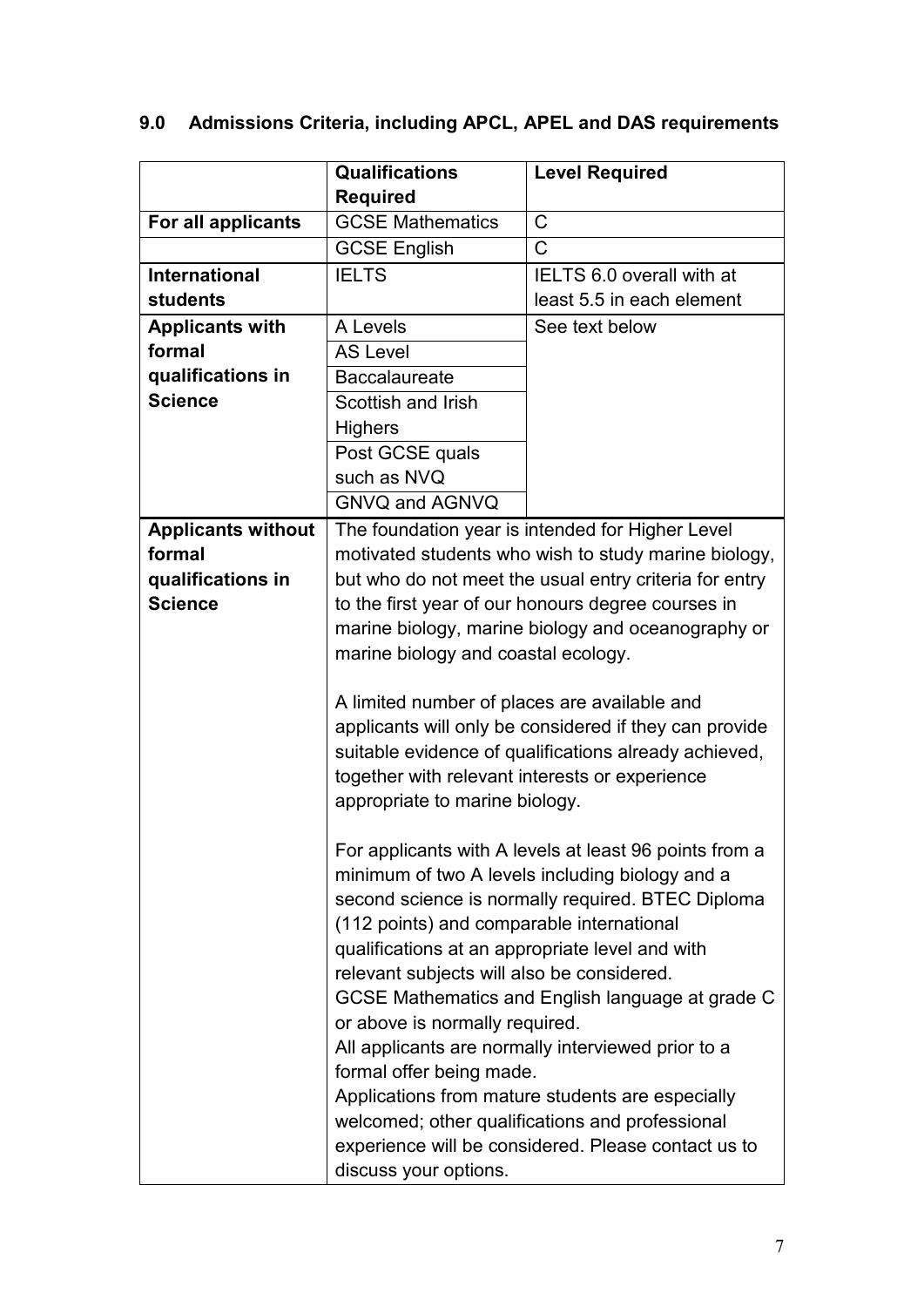| Please contact us to enquire about your suitability for<br>admission.                                                                                                                                                                                                                                                     |
|---------------------------------------------------------------------------------------------------------------------------------------------------------------------------------------------------------------------------------------------------------------------------------------------------------------------------|
| For a full list of all acceptable qualifications please<br>refer to our tariff glossary. It will not normally be<br>offered as an alternative course to applicants who<br>are predicted lower grades than required, although<br>such candidates may be considered at Clearing. An<br>interview will normally be required. |

In accordance with the University's Academic Regulations, Accreditation for Prior Learning (APEL) may be applied where a student can demonstrate appropriate recent learning or experience which fully satisfies the learning outcomes of the module(s) concerned.

In accordance with the University's policies, Level Zero programmes welcome applications from disabled students who are appropriately qualified, academically, for the programme. Information interviews are conducted with applicants to determine the nature of adjustments required.

## **10.0 Progression routes for final and intermediate awards**

The University guarantees progression to one of the science-based BSc programmes identified in Section 1, providing a student has achieved:

- 120 credits in the programme described in this specification and
- an overall mean of at least 60% in the programme described in this specification, averaged across all 120 credits

During semester 2, students will be interviewed to determine the most appropriate progression route. Please note, however, that the University does not guarantee progression of an individual student to an individual programme.

The University does not guarantee progression to programmes outside those shown in Section 1. Students intending to progress to other programmes at University of Plymouth should contact the admissions teams of the programme to which they wish to progress. You should be aware that some programmes may ask you to apply through UCAS so please make these enquiries in good time.

## **11.0 Exceptions to Regulations**

None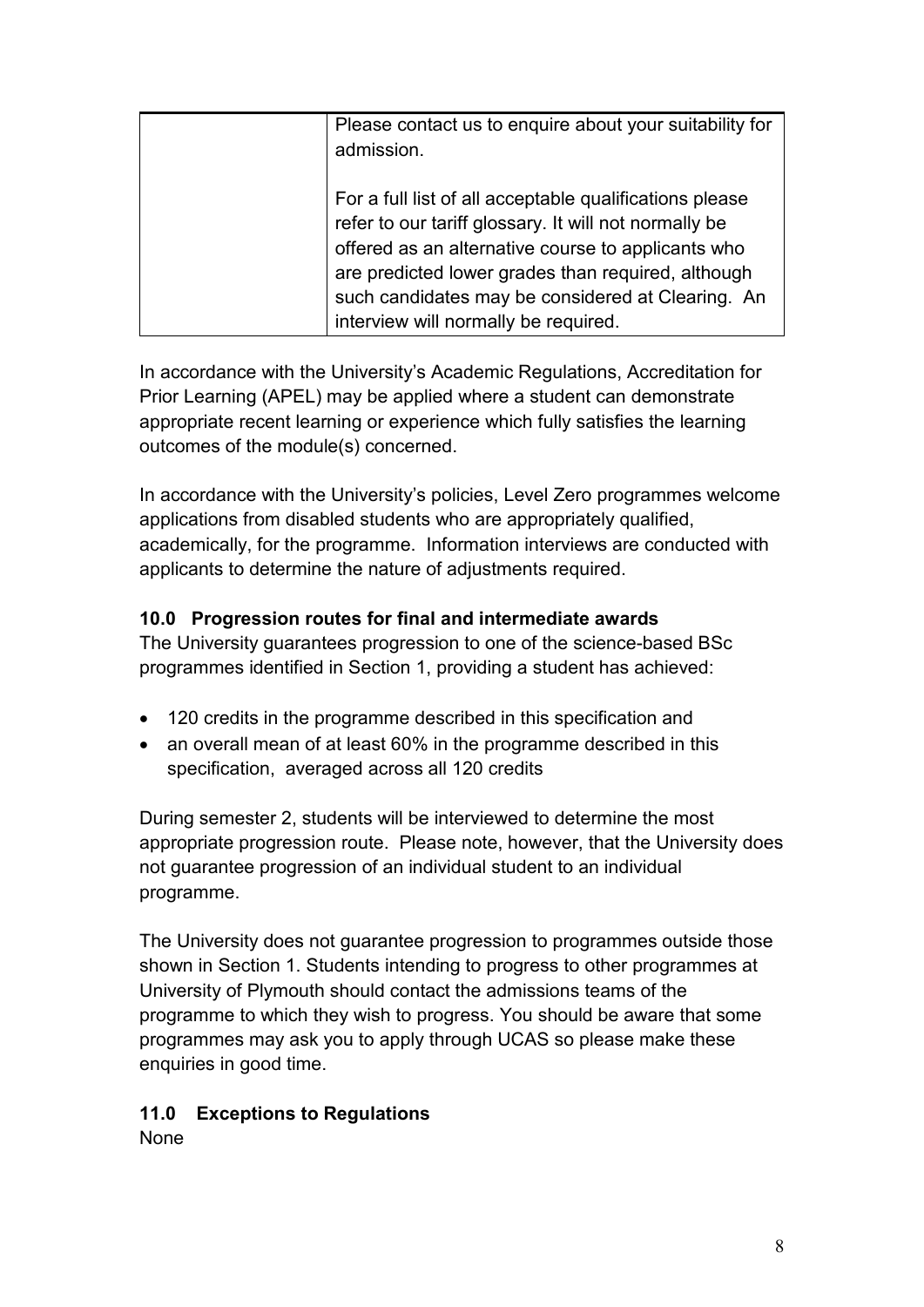#### **12.0 Transitional arrangements**

| Module taken in 2018-19 or earlier | Corresponding module to be taken in<br>2019-20 onwards |
|------------------------------------|--------------------------------------------------------|
| PHY009                             | Either BIO12 or CHM009                                 |
| <b>PHY010</b>                      | Either BIO12, CHM010 or MATH019                        |

The transitional arrangements described above are indicative; the availability of new modules at Level Zero and new pathways for progression means that students affected by the transitional arrangements will be counselled individually, so that their programme best supports both completion of the Level Zero programme and successful progression to Level 4.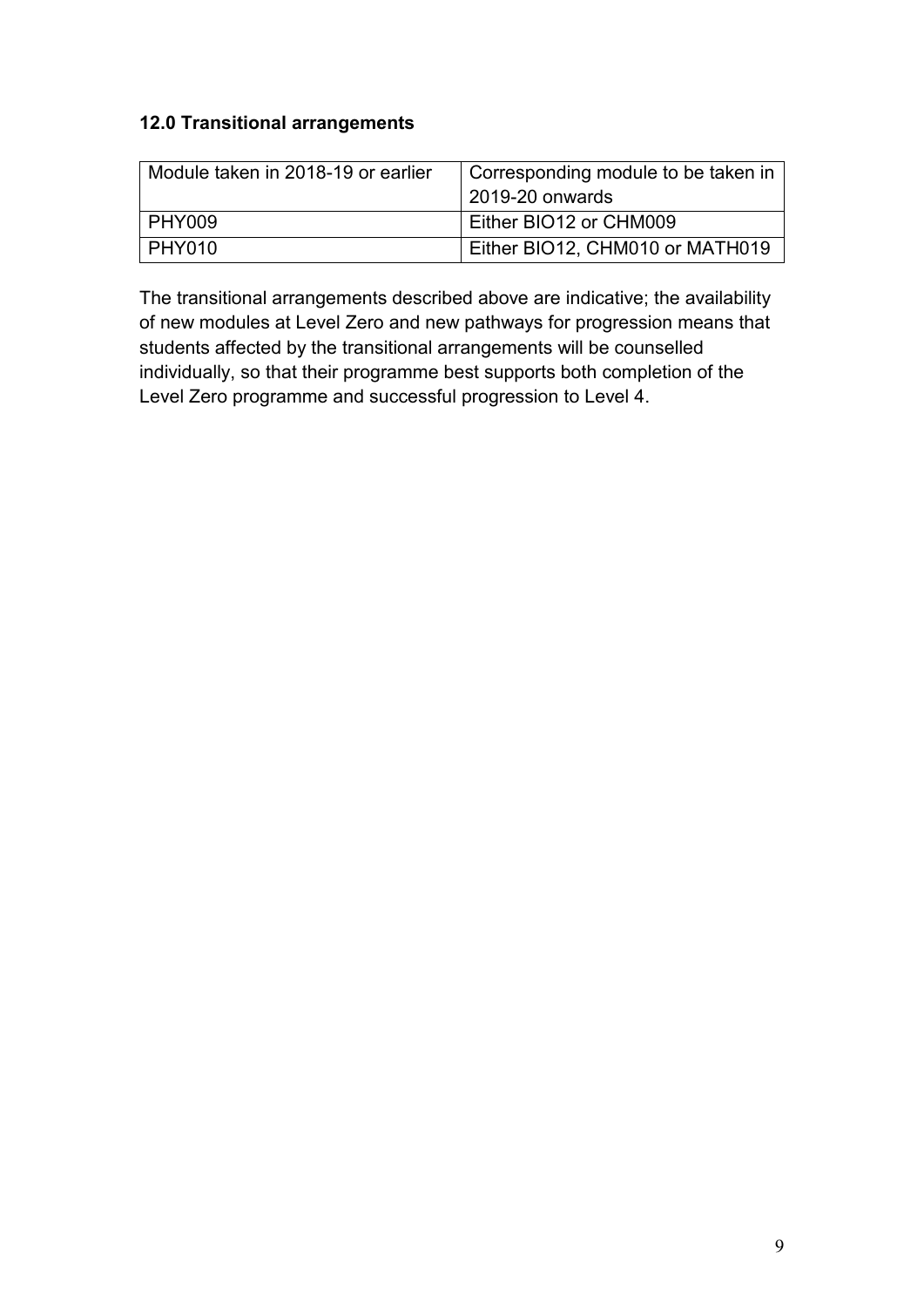## **13. Mapping**

## **13.1 Indicative Learning Outcomes** (**ILOs) against modules**

|   | Knowledge and understanding                           |                 |
|---|-------------------------------------------------------|-----------------|
|   |                                                       |                 |
|   | On successful completion, students should be able to: |                 |
| a | Demonstrate a broad understanding of the              | <b>BIO012,</b>  |
|   | fundamental knowledge base and the terminology of     | <b>BIO013</b>   |
|   | at least two major STEM disciplines, including        | optional        |
|   | <b>Biology</b>                                        | modules         |
| b | Demonstrate an awareness of current areas of          | <b>BIO012,</b>  |
|   | debate and discovery in Marine Biology and how        | <b>BIO013</b>   |
|   | scientific knowledge and methods can be applied to    | <b>MBIO001,</b> |
|   | investigate them.                                     | optional        |
|   |                                                       | modules         |

|              | <b>Cognitive and intellectual skills</b>               |                |
|--------------|--------------------------------------------------------|----------------|
|              | On successful completion, students should be able to:  |                |
| a            | Identify correctly the concepts and principles         | <b>BIO012,</b> |
|              | underlying theoretical frameworks in at least two      | <b>BIO013,</b> |
|              | STEM disciplines, including Biology and begin to       | optional       |
|              | identify strengths and limitations of such models      | modules        |
| $\mathbf b$  | Judge the reliability of data, results and information | BIO012,        |
|              | using well defined techniques and/or criteria          | <b>BIO013,</b> |
|              |                                                        | optional       |
|              |                                                        | modules        |
| $\mathbf{C}$ | Operate in a range of varied but predictable contexts  | BIO012,        |
|              | relevant to Marine Biology, requiring the use and      | <b>BIO013,</b> |
|              | application of specified scientific techniques and     | <b>MBIO001</b> |
|              | information sources                                    | Option         |
|              |                                                        | modules        |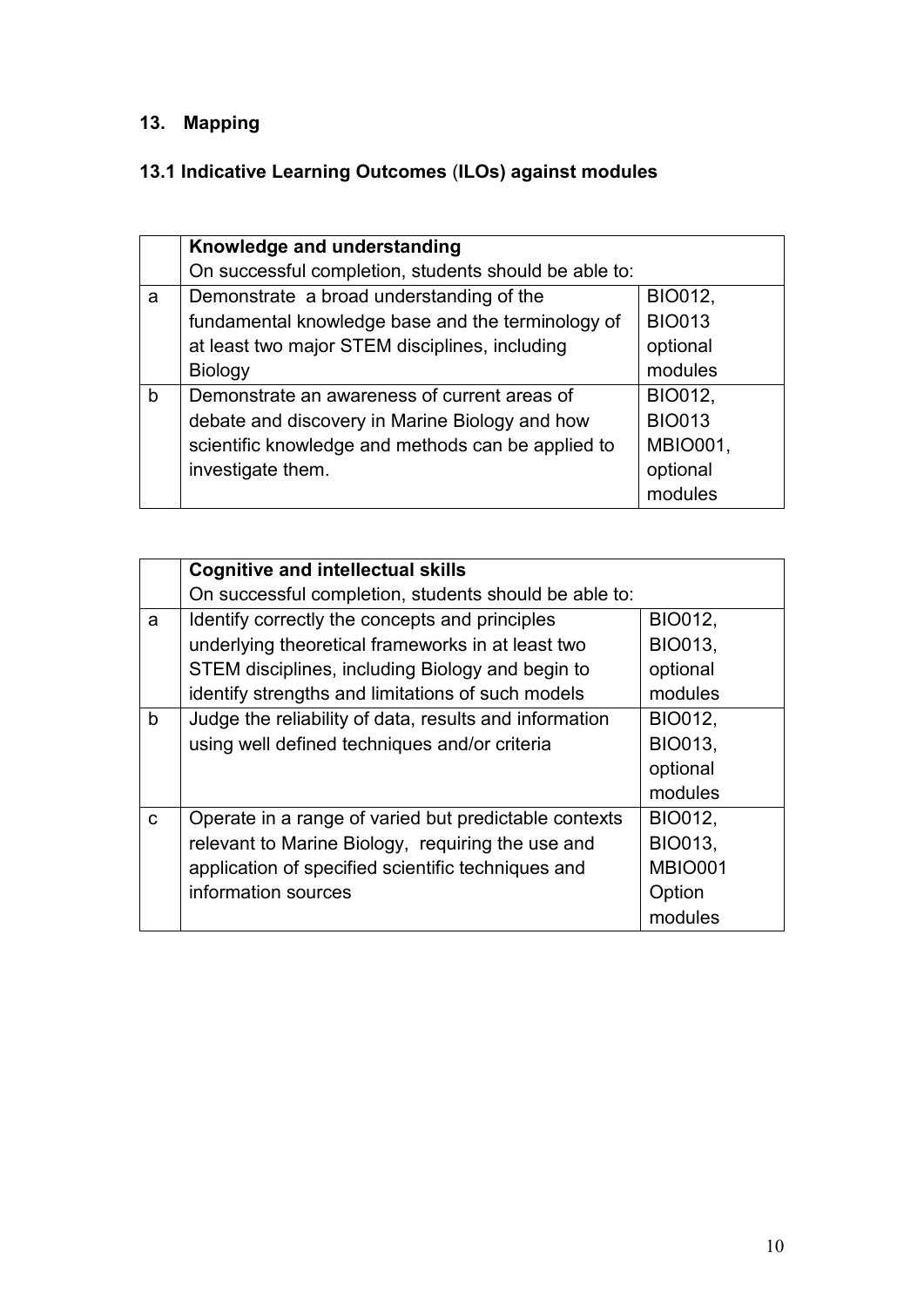|   | <b>Practical Skills</b>                                 |                |
|---|---------------------------------------------------------|----------------|
|   | On successful completion, graduates should be able to:  |                |
| a | Demonstrate skills in the safe handling of materials in | BIO012,        |
|   | experimental settings, taking into account their        | <b>BIO013,</b> |
|   | physical and chemical properties, including any         | optional       |
|   | specific hazards associated with their use.             | modules        |
|   |                                                         | except         |
|   |                                                         | MATH019        |
| b | Demonstrate the skills required to conduct standard     | BIO012,        |
|   | laboratory procedures in at least two STEM              | BIO013, option |
|   | disciplines                                             | modules        |
|   |                                                         | except         |
|   |                                                         | MATH019        |
| C | Demonstrate skills in the monitoring, by observation    | BIO012,        |
|   | and/or measurement, of a variety of physical,           | BIO013, option |
|   | chemical or biological properties, events or changes,   | modules        |
|   | of both a quantitative and qualitative nature, together |                |
|   | with their systematic and reliable recording and        |                |
|   | documentation, in the laboratory or the field.          |                |

|              | Key, transferable and employment-related skills                   |                |  |
|--------------|-------------------------------------------------------------------|----------------|--|
|              | On successful completion, graduates should be able to demonstrate |                |  |
| a            | Written and oral communication skills and be able to              | GEES001        |  |
|              | use these in a variety of contexts                                | <b>MBIO001</b> |  |
|              |                                                                   | Optional       |  |
|              |                                                                   | modules        |  |
| $\mathsf b$  | problem-solving skills, relating to qualitative and               | <b>MBIO001</b> |  |
|              | quantitative information.                                         | GEES001        |  |
|              |                                                                   | Optional       |  |
|              |                                                                   | modules        |  |
| $\mathbf{C}$ | numeracy and computational skills appropriate to the              | GEES001,       |  |
|              | study of undergraduate science at university                      | <b>MBIO001</b> |  |
|              |                                                                   | MATH019 if     |  |
|              |                                                                   | selected       |  |
| d            | Information-retrieval skills, in relation to primary and          | GEES001        |  |
|              | secondary information sources, to include information             | <b>MBIO001</b> |  |
|              | retrieval through on-line computer searches.                      |                |  |